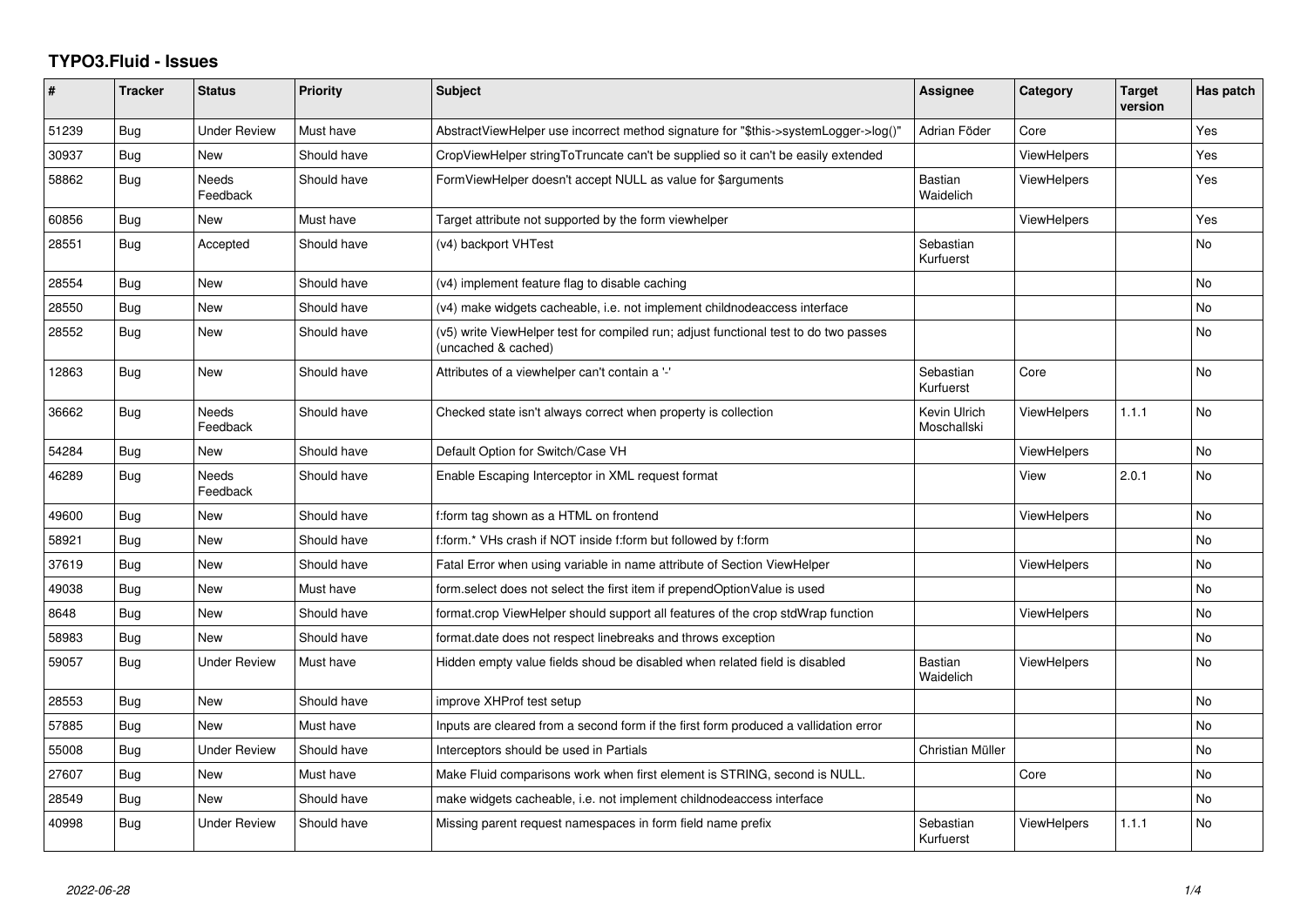| $\sharp$ | <b>Tracker</b> | <b>Status</b>            | <b>Priority</b> | <b>Subject</b>                                                                            | <b>Assignee</b>        | Category    | <b>Target</b><br>version | Has patch |
|----------|----------------|--------------------------|-----------------|-------------------------------------------------------------------------------------------|------------------------|-------------|--------------------------|-----------|
| 33628    | <b>Bug</b>     | <b>Needs</b><br>Feedback | Must have       | Multicheckboxes (multiselect) for Collections don't work                                  | Christian Müller       | ViewHelpers |                          | <b>No</b> |
| 40064    | Bug            | New                      | Must have       | Multiselect is not getting persisted                                                      |                        | ViewHelpers |                          | No        |
| 53806    | Bug            | <b>Under Review</b>      | Should have     | Paginate widget maximumNumberOfLinks rendering wrong number of links                      | Bastian<br>Waidelich   | Widgets     |                          | No        |
| 36655    | Bug            | New                      | Should have     | <b>Pagination Links</b>                                                                   |                        | Widgets     |                          | No        |
| 45384    | Bug            | New                      | Must have       | Persisted entity object in widget-configuration cannot be deserialized (after reload)     |                        | Widgets     | 2.0.1                    | No        |
| 34682    | Bug            | <b>Under Review</b>      | Should have     | Radio Button missing checked on validation error                                          |                        | ViewHelpers |                          | No        |
| 38369    | Bug            | New                      | Must have       | Resource ViewHelpers should not fall back to request package                              |                        | View        |                          | No        |
| 39990    | Bug            | New                      | Should have     | Same form twice in one template: hidden fields for empty values are only rendered<br>once |                        | Core        |                          | No        |
| 65424    | Bug            | <b>Under Review</b>      | Should have     | SelectViewHelper must respect option(Value Label)Field for arrays                         |                        | ViewHelpers |                          | No        |
| 44234    | Bug            | <b>Under Review</b>      | Should have     | selectViewHelper's sorting does not respect locale collation                              |                        | ViewHelpers | 2.1                      | No        |
| 52591    | Bug            | New                      | Should have     | The Pagination Widget broken for joined objects                                           |                        |             |                          | No        |
| 3481     | Bug            | New                      | Should have     | Use ViewHelperVariableContainer in PostParseFacet                                         |                        | Core        |                          | No        |
| 33551    | Bug            | New                      | Must have       | View helper values break out of a partial scope                                           | Sebastian<br>Kurfuerst | Core        |                          | No        |
| 47006    | Bug            | <b>Under Review</b>      | Should have     | widget identifier are not unique                                                          |                        |             |                          | No        |
| 52419    | Bug            | New                      | Should have     | Wrong PHPDocs notation for default value inline f:translate viewhelper                    |                        |             | 2.0                      | No        |
| 50888    | Bug            | <b>Under Review</b>      | Should have     | WSOD by changing name of section and if Fluid caches are generated                        |                        |             |                          | No        |
| 13045    | Bug            | New                      | Should have     | Entity decode of strings are different between if-conditions and output of variable       |                        |             |                          |           |
| 52536    | Bug            | <b>Under Review</b>      | Should have     | Errorclass not set if no property-attribute set                                           |                        |             |                          |           |
| 7608     | Feature        | New                      | Could have      | Configurable shorthand/object accessor delimiters                                         |                        | Core        |                          | Yes       |
| 36559    | Feature        | New                      | Could have      | New widget progress bar                                                                   |                        |             |                          | Yes       |
| 46257    | Feature        | <b>Under Review</b>      | Should have     | Add escape sequence support for Fluid                                                     |                        | Core        |                          | No        |
| 60003    | Feature        | New                      | Should have     | Add required-Attribute to f:form.password                                                 |                        | ViewHelpers |                          | No        |
| 40081    | Feature        | New                      | Should have     | Allow assigned variables as keys in arrays                                                |                        |             |                          | No        |
| 43346    | Feature        | Under Review             | Should have     | Allow property mapping configuration via template                                         | Karsten<br>Dambekalns  | ViewHelpers | 2.1                      | No        |
| 36410    | Feature        | New                      | Should have     | Allow templates to send arguments back to layout                                          |                        | ViewHelpers |                          | No        |
| 46545    | Feature        | New                      | Should have     | Better support for arrays in options of SelectViewHelper                                  |                        |             |                          | No        |
| 3291     | Feature        | Needs<br>Feedback        | Should have     | Cacheable viewhelpers                                                                     |                        |             |                          | No        |
| 60181    | Feature        | New                      | Could have      | Caching mechanism for Fluid Views/Templates                                               |                        | View        |                          | No        |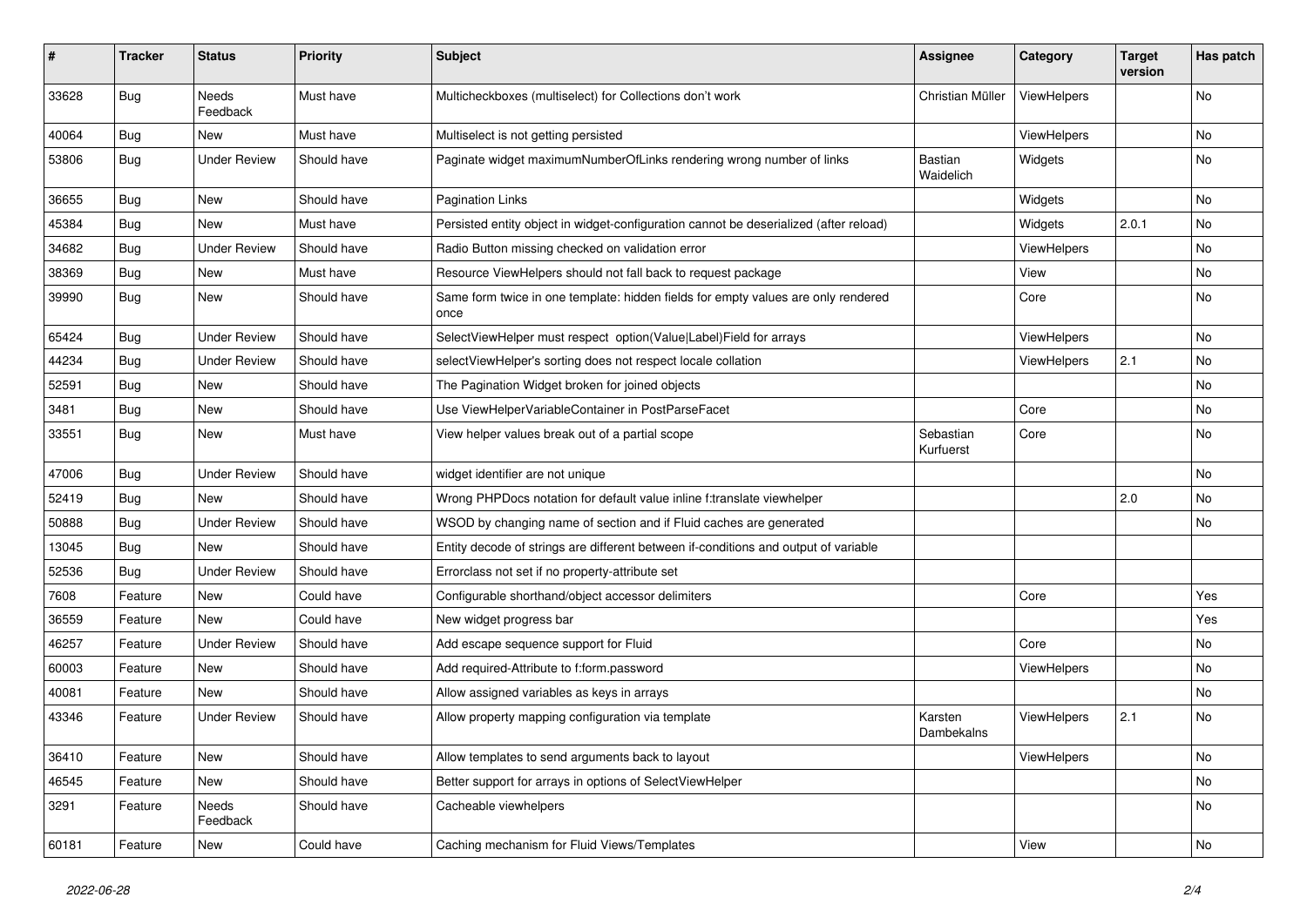| #     | <b>Tracker</b> | <b>Status</b>            | <b>Priority</b>      | Subject                                                                                       | <b>Assignee</b>        | Category    | <b>Target</b><br>version | Has patch |
|-------|----------------|--------------------------|----------------------|-----------------------------------------------------------------------------------------------|------------------------|-------------|--------------------------|-----------|
| 38130 | Feature        | New                      | Should have          | Checkboxes and multiple select fields should have an assignable default value                 |                        |             |                          | <b>No</b> |
| 52640 | Feature        | <b>Under Review</b>      | Should have          | Create an UnlessViewHelper as opposite to the IfViewHelper                                    | Marc Neuhaus           |             |                          | No        |
| 3725  | Feature        | New                      | Could have           | <b>CSS Engine</b>                                                                             | Christian Müller       | ViewHelpers |                          | No        |
| 45153 | Feature        | New                      | Should have          | f:be.menus.actionMenuItem - Detection of the current select option is insufficient            |                        |             |                          | No        |
| 62346 | Feature        | <b>New</b>               | Could have           | f:comment should have high precende                                                           |                        | Core        | 3.x                      | No        |
| 31955 | Feature        | New                      | Should have          | f:uri.widget                                                                                  |                        | Widgets     |                          | No        |
| 10472 | Feature        | New                      | Could have           | Fluid Standalone distribution                                                                 |                        | Core        |                          | No        |
| 37095 | Feature        | New                      | Should have          | It should be possible to set a different template on a Fluid TemplateView inside an<br>action | Christopher<br>Hlubek  |             |                          | No        |
| 51100 | Feature        | New                      | Must have            | Links with absolute URI should have the option of URI Scheme                                  |                        | ViewHelpers |                          | No        |
| 33394 | Feature        | <b>Needs</b><br>Feedback | Should have          | Logical expression parser for BooleanNode                                                     | <b>Tobias Liebig</b>   | Core        |                          | No        |
| 30555 | Feature        | New                      | Could have           | Make TagBuilder more extensible                                                               |                        | Core        |                          | <b>No</b> |
| 42397 | Feature        | <b>New</b>               | Should have          | Missing viewhelper for general links                                                          |                        |             |                          | <b>No</b> |
| 5933  | Feature        | Accepted                 | Should have          | Optional section rendering                                                                    | Sebastian<br>Kurfuerst | ViewHelpers |                          | No        |
| 60271 | Feature        | New                      | Should have          | Paginate viewhelper, should also support arrays                                               |                        |             |                          | <b>No</b> |
| 39936 | Feature        | New                      | Should have          | registerTagAttribute should handle default values                                             |                        | ViewHelpers |                          | No        |
| 33215 | Feature        | New                      | Should have          | RFC: Dynamic values in ObjectAccess paths                                                     |                        |             |                          | No        |
| 8989  | Feature        | Needs<br>Feedback        | Could have           | Search path for fluid template files                                                          |                        | View        |                          | No        |
| 49756 | Feature        | <b>Under Review</b>      | Should have          | Select values by array key in checkbox viewhelper                                             |                        |             |                          | <b>No</b> |
| 51277 | Feature        | New                      | Should have          | ViewHelper context should be aware of actual file occurrence                                  |                        |             |                          | No        |
| 48355 | Feature        | New                      | Could have           | Assign output of viewhelper to template variable for further processing.                      |                        |             |                          |           |
| 1907  | Feature        | <b>New</b>               | Could have           | Default values for view helpers based on context                                              |                        | Core        |                          |           |
| 45345 | Feature        | Needs<br>Feedback        | Should have          | Easy to use comments for fluid that won't show in output                                      |                        |             |                          |           |
| 9005  | Feature        | Accepted                 | Could have           | Fluid Template Analyzer (FTA)                                                                 | Sebastian<br>Kurfuerst |             |                          |           |
| 4704  | Feature        | New                      | Should have          | Improve parsing exception messages                                                            |                        | Core        |                          |           |
| 9514  | Feature        | New                      | Should have          | Support explicit Array Arguments for ViewHelpers                                              |                        |             |                          |           |
| 32035 | Task           | New                      | Should have          | Improve fluid error messages                                                                  |                        | Core        |                          | Yes       |
| 26664 | Task           | New                      | Won't have this time | Clean up Form ViewHelpers                                                                     |                        | ViewHelpers |                          | No        |
| 47669 | Task           | New                      | Should have          | FormViewHelper does not define the default request method                                     |                        |             |                          | No        |